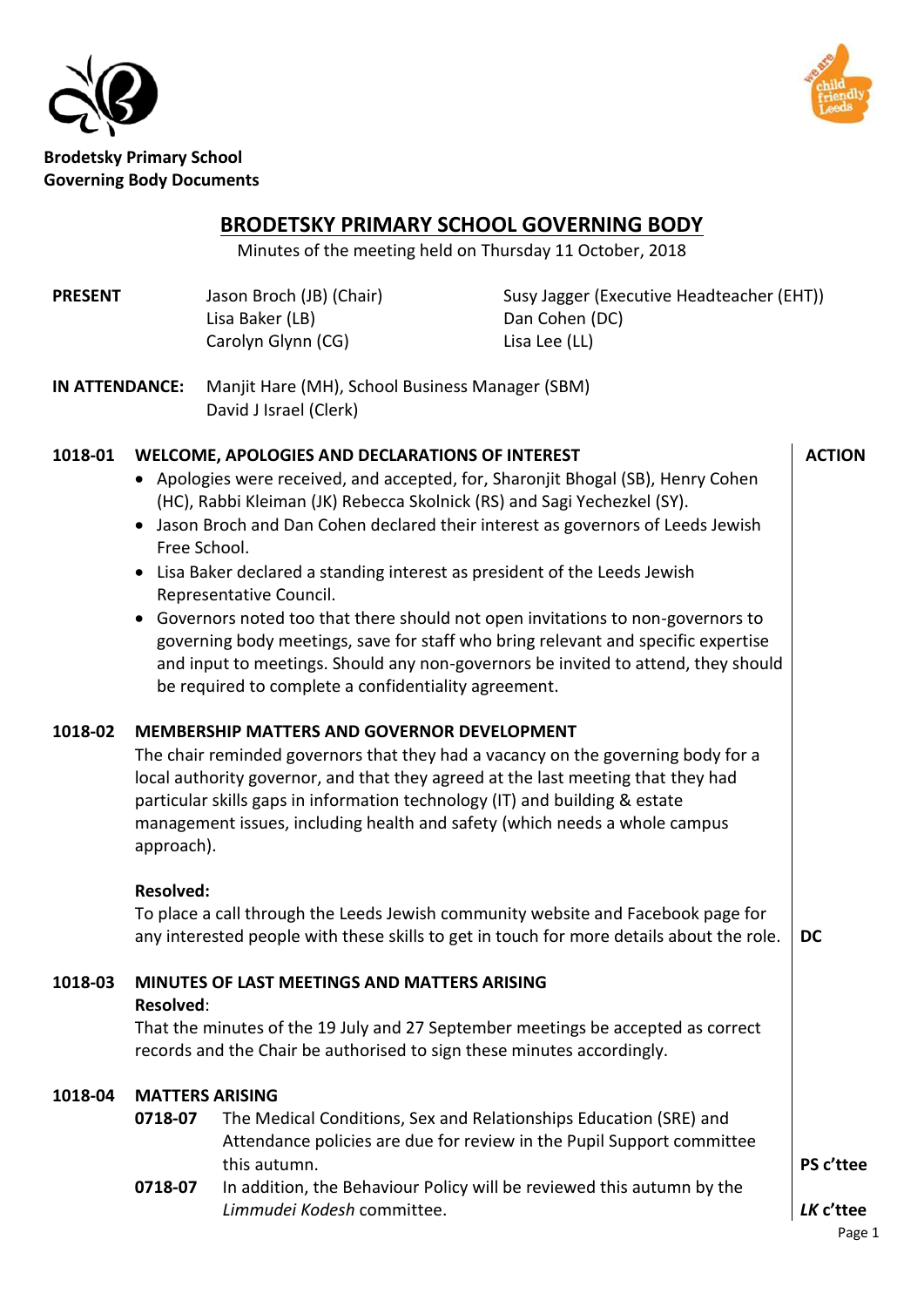



|         | 0718-08          | Governors to review how governor visits can be even more effective and<br>more robustly recorded.                                                                                                                                                                                                                                                                                                                                                                               | Gov's      |  |
|---------|------------------|---------------------------------------------------------------------------------------------------------------------------------------------------------------------------------------------------------------------------------------------------------------------------------------------------------------------------------------------------------------------------------------------------------------------------------------------------------------------------------|------------|--|
|         | 0718-09          | Evaluation of governing body effectiveness is still to be done. The clerk                                                                                                                                                                                                                                                                                                                                                                                                       | Gov's      |  |
|         | 0718-12          | has sent the template to the chair.<br>Work on the maglock for the door being completed in the coming weeks.                                                                                                                                                                                                                                                                                                                                                                    | <b>SBM</b> |  |
|         | 0918-09          | Lisa Lee will be link governor for key stage 1 (KS1), Lisa Baker for lower<br>key stage 2 (KS2) and Jason Broch for upper KS2.                                                                                                                                                                                                                                                                                                                                                  |            |  |
|         | 0918-09          | Overseeing the work of link governors is now on the <i>agendae</i> for teaching<br>and learning committee, which will include checking that each governor<br>makes one visit each half-term and submits a visit report each time, and<br>the clerk has added these to future governing body meeting agendae.                                                                                                                                                                    |            |  |
|         | 0918-13          | Sagi Yechezkel is making updates on the Lauder Foundation partnership.                                                                                                                                                                                                                                                                                                                                                                                                          |            |  |
| 1018-05 |                  | <b>CONFIRMATION OF ANNUAL GOVERNOR STATEMENT</b><br>Governors reviewed the statement suggesting the following amendments:                                                                                                                                                                                                                                                                                                                                                       |            |  |
|         | $\bullet$        | Change the first sentence to read: "Our core purpose is to improve the<br>attainment, achievement and attendance of each individual child at Brodetsky in<br>line with our mission statement (detailed above).<br>• Swap the third and fourth paragraphs.                                                                                                                                                                                                                       |            |  |
|         |                  | Replace throughout the words student/students with child/children.                                                                                                                                                                                                                                                                                                                                                                                                              |            |  |
|         | <b>Resolved:</b> | To adopt the annual statement as amended above.                                                                                                                                                                                                                                                                                                                                                                                                                                 |            |  |
| 1018-06 |                  | <b>CONFIRMATION OF DELEGATED POWERS AND TERMS OF REFERENCE (TOR)</b><br>Governors asked the clerk and SBM to check if a version of these ToR had been<br>created specifically to suit the work of the school, for example encompassing the<br><b>Clerk</b><br>work of the Limmudei Kodesh (LK) committee. In the meantime, the school would<br>and SBM<br>continue to use the ToR supplied by the local authority (LA), supplemented by the<br>specific work of its committees. |            |  |
| 1018-07 |                  | <b>QUESTIONS ON THE EXECUTIVE HEADTEACHER'S REPORT</b><br>This report will be tabled at the next governing body meeting. The EHT noted that the<br>school improvement plan (SIP) was almost ready, having been reviewed now by staff,<br>and will go to the teaching and learning (T&L) committee for review before coming<br>back to full governors. She a key priority would be an "obsession" with reading, in<br>English and Hebrew, across the school.                     |            |  |
|         | analyse.         | Governors asked what the attendance figures were like? With the recent number of<br>high holy days, and the new academic year being so young, the figures are not very<br>useful at this stage. Towards the end of the term there will be a truer picture to                                                                                                                                                                                                                    |            |  |

Governors praised the staff team for all their efforts during the recent period of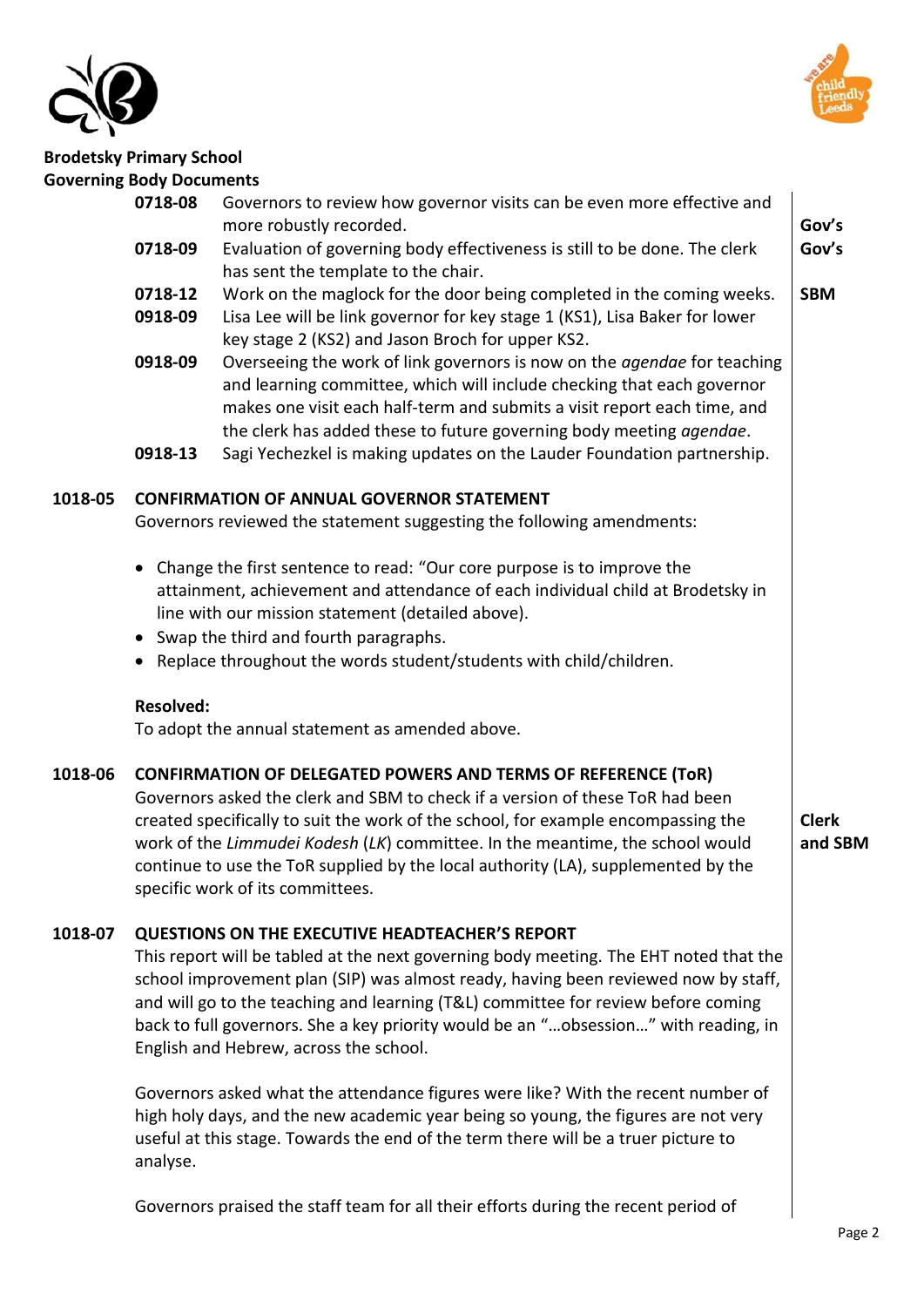



festivals, especially during *Succoth*, and how they involved the community within the life of the school celebrating the festivals.

# **1018-08 ARRANGEMENTS FOR PERFORMANCE MANAGEMENT OF HEADTEACHER**

This role is shared across the chairs of the governing bodies of Brodetsky and Leeds Jewish Free School, as the EHT covers both schools. Brodetsky would put forward the chair and vice-chair, as well as Lisa Baker. In addition, the chair and vice-chair asked for the most appropriate external support to be sought for this evaluation due to the unique role of a dual headship. **EHT** 

#### **1018-09 DELEGATED AUTHORITY FOR FINANCIAL TRANSACTIONS Resolved**:

The Head Teacher's authority to vire sums is limited to £5,000, and authority to enter into contracts is limited to £20,000. This amount would be kept under close review by the resources committee.

#### **Resolved:**

Invoices could be signed off by the EHT and SBM. Orders could be signed off by two of the EHT, the deputy head and Lindsay Seaton.

#### **Resolved:**

Governors agreed to retain the financial regulations, standing orders and contract procurement agreed previously for the school, based on the local authority's model.

#### **Resolved:**

That authority to register unofficial funds should have a governance input through the Resources Committee chair, Carolyn Glynn.

#### **1018-10 POLICY REVIEW**

Lisa Baker noted she is reviewing the safeguarding policy, and will bring this to governors once done.

#### **Resolved:**

After a long discussion examining the Complaints policy, with a focus on recent feedback from OFSTED, it was agreed to keep this in its current form.

# **1018-11 GENERAL DATA PROTECTION REGULATIONS (GDPR) UPDATE**

The SBM reported that she is working on a complete audit and gap analysis with the school's data protection officer (DPO). Governors noted there was reference to GDPR policy for governors in the recent Governors Update newsletter from 1 October. The clerk agreed to follow up on this, as well the SBM speaking to the DPO about it.

**Clerk SBM** 

# **1018-12 CONFIRM ADMISSION ARRANGEMENTS**

Governors had an in-depth and robust discussion about the admission arrangements for the school. They focussed on how to improve the information provided in their